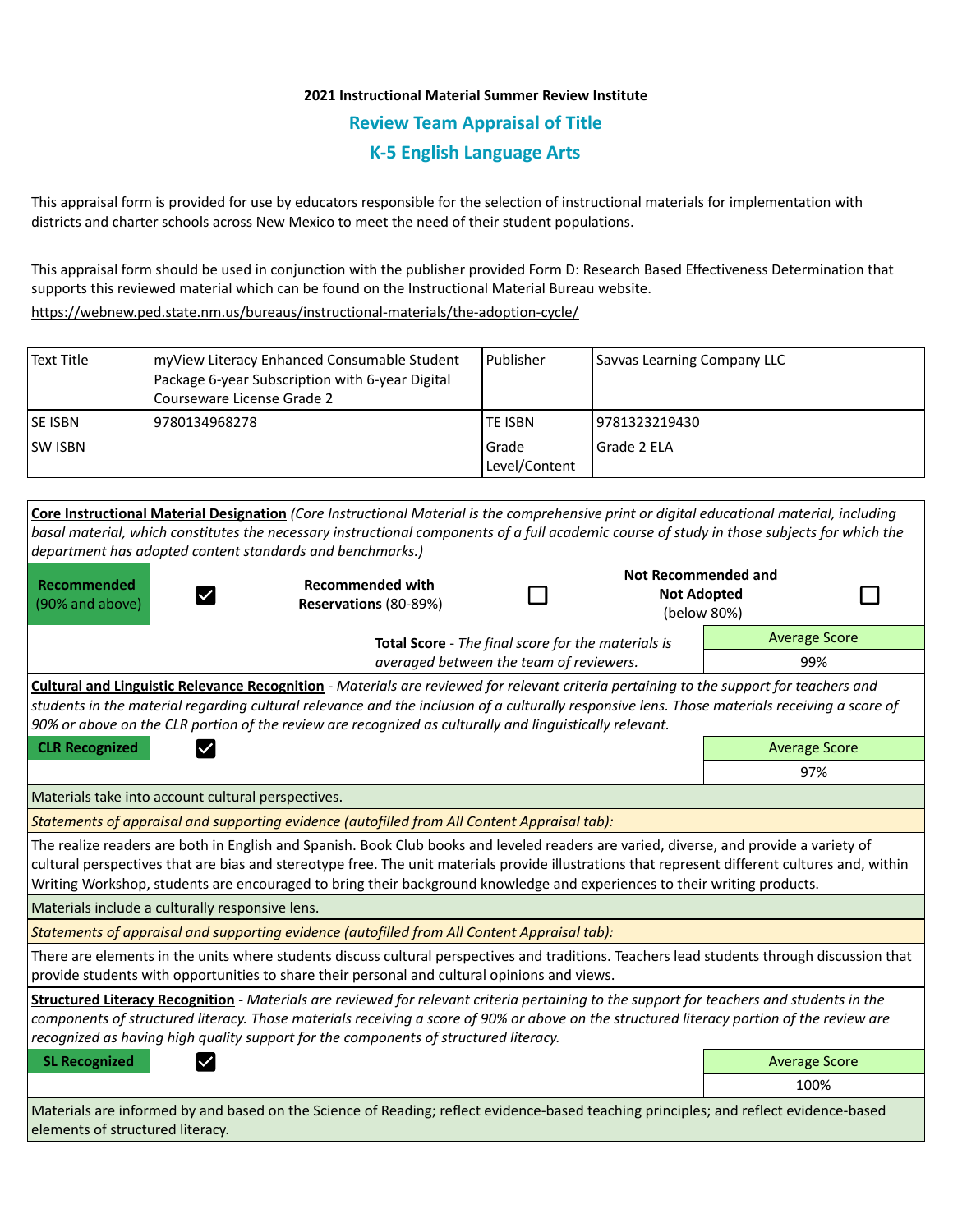*Statements of appraisal and supporting evidence (autofilled from Structured Literacy/ELA Content Appraisal tab):* 

The Reading Routines Companion provides guidance for teachers in the 5 elements of reading instruction. These practices are grounded in the science of reading and embedded throughout the materials. Teachers address phonological awareness skills before addressing phonics and so forth. The English Foundational Skills and Word Study Scope and Sequence show the progression in instruction for Phonological Awareness, Phonics, and High Frequency Word Instruction from Kindergarten to 5th grade. Phonological Awareness skills stop being explicitly addressed after the second unit.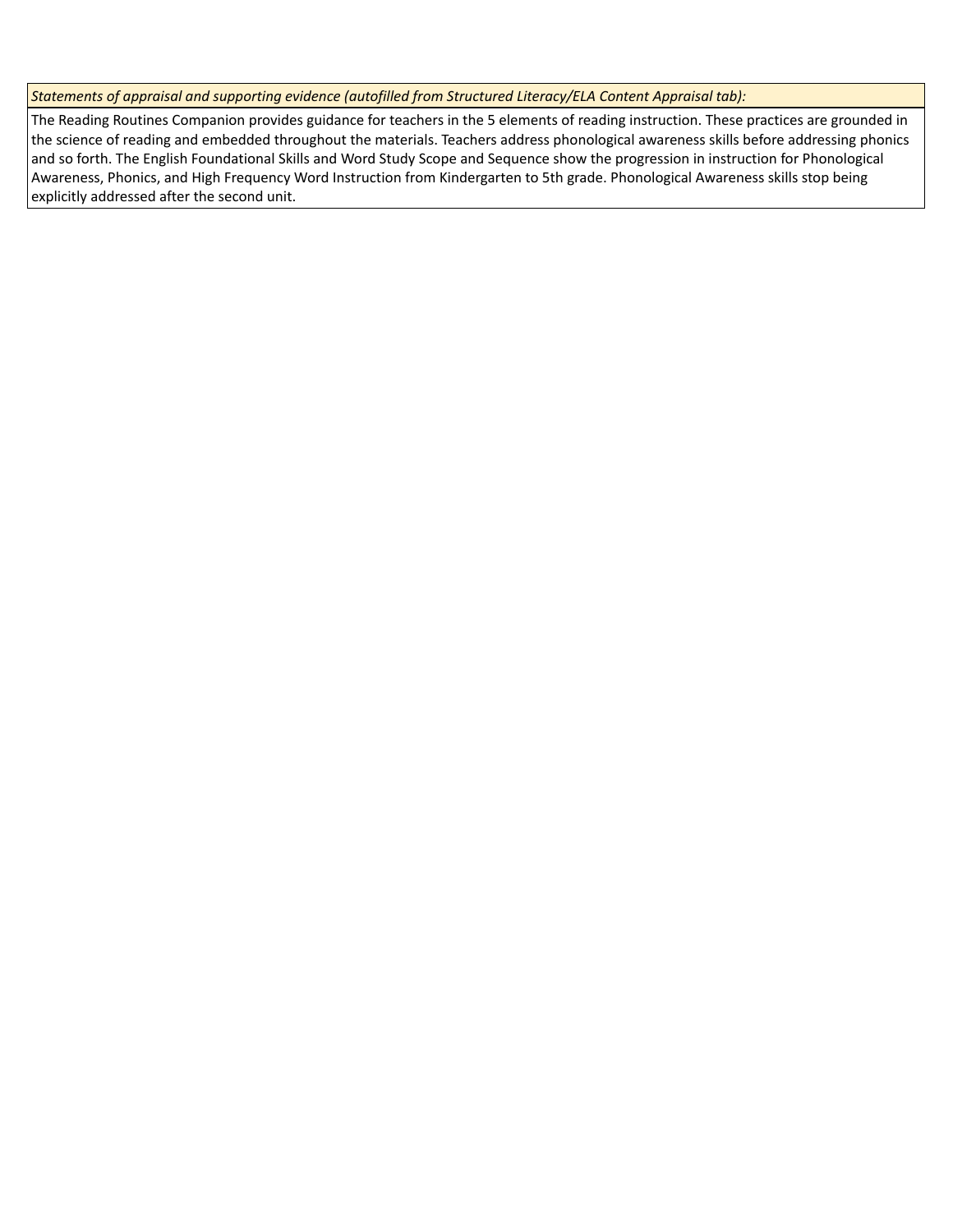**Standards Review** *- Materials are reviewed for alignment with the state adopted content standards, benchmarks and performance standards.*

Average Score

100%

Materials align with grade level ELA standards overall.

*Statements of appraisal and supporting evidence:* 

At the beginning of each unit, lesson, or activity, the materials list the learning objectives. There are "I can..." statements included in the Student Interactive workbook that do match the learning objectives in the TE. The routine of word work addresses foundational standards and it is evident throughout the materials, including phonological awareness, phonics, and high frequency words. The materials address all the standards in the read aloud, close read, and shared read in a consistent manner. There is spiraling of the standards, especially in the "teacher-led" differentiation section. The detailed scope and sequence identifies how the standards spiral and grow in complexity.

Materials align to reading standards.

*Statements of appraisal and supporting evidence:* 

The materials include a wide range of literature (poetry, legends, stories, folktales, fables, realistic fiction, fairy tales, realistic fiction, drama and a play) and informational text (persuasive text, biographies, narrative nonfiction, and how-to texts). Guided reading lesson plans address genre, text elements, and text structure. For literacy, the materials address setting, characters, events, problem, and resolution. Close Reading tasks cover text structures for different genres. Shared reading includes elements of close reading and read aloud strategies. This section addresses comprehension strategies related to the standards. Explicit instruction for developing reading standards is guided through the "First Read" (Close Read) strategy.

Materials align to writing standards.

*Statements of appraisal and supporting evidence:* 

Writing opportunities are varied in each unit. Each unit contains mini-lessons to develop and deepen the writing process. Students learn to plan for their writing using what they know about reading (characters, events, settings, sequence, key details). Students learn to revise by using feedback from the teacher and adding details to their illustrations and writing. The Read like a Writer and Write for a Reader mini lessons help students connect the reading and writing skills, strategies and concepts. Students work on including an opening and closing to all their writing pieces. There is a Writing Bridge that specifically addresses grammar, sentence structure, punctuation, capitalization, parts of speech, etc.

Materials align to speaking and listening standards.

*Statements of appraisal and supporting evidence:* 

The materials include student collaboration where they can practice taking turns, following discussion and collaboration rules. Students are asked to listen and follow norms to ask and answer questions about key details. Students practice speaking in complete sentences, speaking clearly and loudly. Students have opportunities to learn, practice and master speaking and listening skills. Students present their writing pieces and receive feedback from their peers, they ask clarifying questions and use sentence stems as scaffolds. The materials contain a weekly listening comprehension that asks students to actively listen and engage by asking and answering questions.

Materials align to language standards.

*Statements of appraisal and supporting evidence:* 

Within the writing workshop, materials address language standards. Students begin to learn about subject and predicate for sentence structure and types of sentences and sentence structure with appropriate punctuation. Students work on writing simple and compound sentences. There are vocabulary lessons that address shades of meaning. There is a Language Awareness Handbook and ELL Access notes that support the integration of language skills. Possible teaching points in "Read like a writer, Write for a reader" provide opportunities for teachers to draw attention to language and conventions.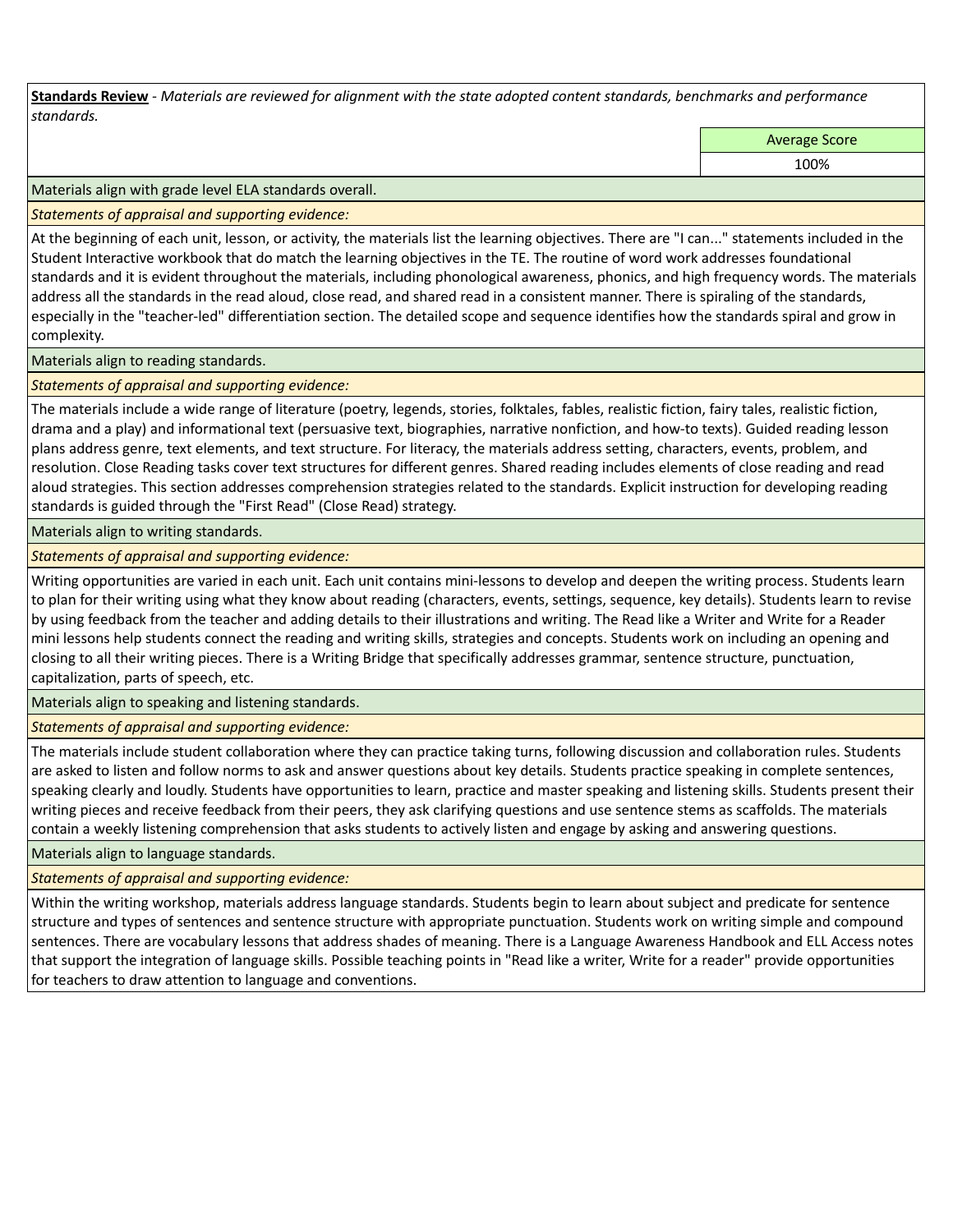**Structured Literacy Review** *- Materials are reviewed for relevant criteria pertaining to the support for teachers and students in the components of structured literacy.*

Average Score

100%

Materials are informed by and based on the Science of Reading; reflect evidence-based teaching principles; and reflect evidence-based elements of structured literacy.

*Statements of appraisal and supporting evidence:*

The Reading Routines Companion provides guidance for teachers in the 5 elements of reading instruction. These practices are grounded in the science of reading and embedded throughout the materials. Teachers address phonological awareness skills before addressing phonics and so forth. The English Foundational Skills and Word Study Scope and Sequence show the progression in instruction for Phonological Awareness, Phonics, and High Frequency Word Instruction from Kindergarten to 5th grade. Phonological Awareness skills stop being explicitly addressed after the second unit.

**ELA Content Review** *- Materials are reviewed for relevant criteria pertaining to the support for teachers and students in the specific content area reviewed.*

> Average Score 100%

Materials provide sequential, cumulative instruction and practice opportunities for a full range of foundational skills.

*Statements of appraisal and supporting evidence:* 

Materials provide explicit lesson plans for phonological awareness, phonics, word work, vocabulary, fluency, and comprehension. Skills are organized in a sequential and cumulative way and students have multiple opportunities to apply their learned foundational skills by reading decodable text and guided reading text. The "Flexible Option" lessons provide review, spiraling, and reteaching of concepts, connecting reading skills to writing skills.

Materials provide a selection and range of high-quality texts worthy of students' time and attention, exhibiting exceptional craft and thought and/or providing useful information.

*Statements of appraisal and supporting evidence:* 

Materials support teachers and students by providing a unit and/or weekly launch infographic activity (poem, poster, videos, etc.) and providing a Unit Essential Question. This provides students with background knowledge about the theme, an overview of the week, and a connection to the weekly question and text. Leveled readers, shared reading, and book club books are authentic literature aligned to the unit theme and specific genre story. The themes are current and relevant for the grade level. Each unit provides a rich variety of texts and genres. Shared reading texts are also authentic literacy.

Questions in the materials are high-quality text-dependent and text-specific questions. The overwhelming majority of these questions are text-specific and draw student attention to the particulars in the text.

*Statements of appraisal and supporting evidence:* 

Guided reading instructional materials prompt teachers to ask who, what, where, when, and how questions and guide students to use text to support answers. Teachers are guided to model and practice using evidence from the text to answer questions. The First Read strategies include "think aloud" and close reading guiding questions that refer the students back to the evidence they collect from the text. Close reading prompts consistently ask students to go back to the text and find evidence to answer questions and make connections.

Materials provide scaffolding and supports to enable students' learning of English language arts.

*Statements of appraisal and supporting evidence:* 

Every lesson offers supports for English Language Learners that provide differentiation in instruction and strategies for students at different language proficiency levels (emerging, developing, expanding, and bridging). Lessons also provide opportunities for students to build background and connect to new learning. Using the online student interactive and assessment resources, teachers can customize instruction for differentiation and provide the necessary supports for all students. The materials include language connections, which address the use of Spanish cognates ELLs can use to transfer language knowledge from Spanish to English.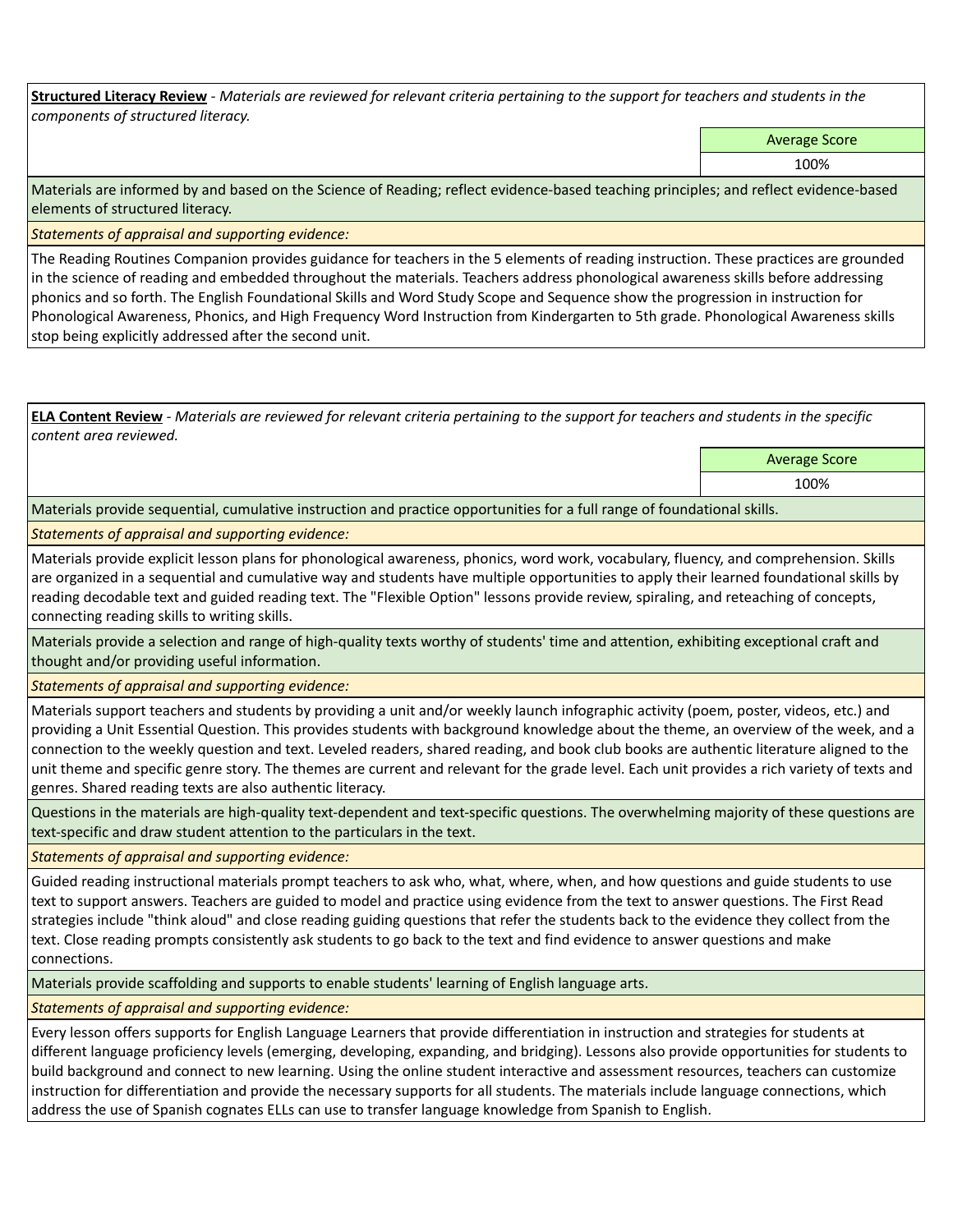**All Content Review** *- Materials are reviewed for relevant criteria pertaining to the support for teachers and students in the material regarding the progression of the standards, lesson structure, pacing, assessment, individual learners and cultural relevance.*

Average Score

96%

Materials are coherent and consistent with the standards that all students should study in order to be college and career ready.

*Statements of appraisal and supporting evidence:*

Materials follow a developmentally appropriate scope and sequence, which addresses all 2nd Grade standards. There is also a scope and sequence per unit and daily plans with suggested instructional time per reading component and standard to be addressed. Each lesson includes a quick check for teachers to determine if students are struggling or succeeding and how to differentiate. The Detailed Scope and Sequence identifies where each standard is addressed within the materials. This resource gives teachers a good idea of how standards vertically align by grade level.

Materials are well designed and take into account effective lesson structure and pacing.

*Statements of appraisal and supporting evidence:*

The myView Literacy Crosswalk in the Reading Routines Companion indicates where the phonological and phonemic awareness, phonics, vocabulary, fluency, and comprehension routines are located in each unit. It also shows the progression of learning by building upon previously taught skills and strategies. The Reading and Writing Workshop covers the same skills, strategies and concepts to strengthen both student's reading and writing. Within the reading-writing workshop bridge, teachers can use lessons to address spelling patterns, language and conventions to review and spiral concepts.

Materials support teacher planning, learning, and understanding of the standards.

*Statements of appraisal and supporting evidence:*

Guided reading and trade book lesson plans indicate the genre, text elements, and text structure. It also includes explicit guided reading instruction prompts. The units all follow the same pattern, allowing teachers to follow a consistent routine for instruction. The search capabilities of the online materials facilitate finding and selecting materials for instruction in an efficient manner. The Detailed Scope and Sequence and Common Core Planner provide detailed guidance that supports teachers in implementing materials. The online resource includes "Professional Learning" and "Professional Development Center". These include a variety of resources, such as professional development videos, learning to blog and/or podcast, and reading instructional practices ebook.

Materials offer teachers resources and tools to collect ongoing data about student progress on the standards.

*Statements of appraisal and supporting evidence:*

The assessment tools include an assessment guide that includes formative (weekly, and unit) and summative assessments (baseline, middle and end of the year) assessments. Within the units there are Quick Checks and checklists that assess for understanding and provide immediate formative assessment data for teachers to make informed instructional decisions. It has performance based assessments, such as the project-based inquiry at the end of each unit, that include rubrics. The Summative Teacher Handbook and Assessment Guide provide multiple checklists and rubrics on standards, Social and Emotional Learning (SEL), reading and writing behaviors, phonological awareness, phonics, and fluency.

Materials support effective use of technology to enhance student learning.

*Statements of appraisal and supporting evidence:*

The materials have online games for practice. Leveled readers, student interactive, learning videos, and even assessments are available through the Savvas Realize online platform. These resources can be assigned to students at differentiated levels. There is also a foundational skills digital kit with word cards, letter tiles, high frequency cards, and picture cards by unit and lesson. Students can interactively use these tools for practice and review. Students learn pre-skills for digital citizenship and for conducting research online. Teachers are able to customize the online Student Interactive workbook and assessments to meet all students needs. Realize Readers are available in both English and Spanish.

Materials can be easily customized for individual learners.

*Statements of appraisal and supporting evidence:*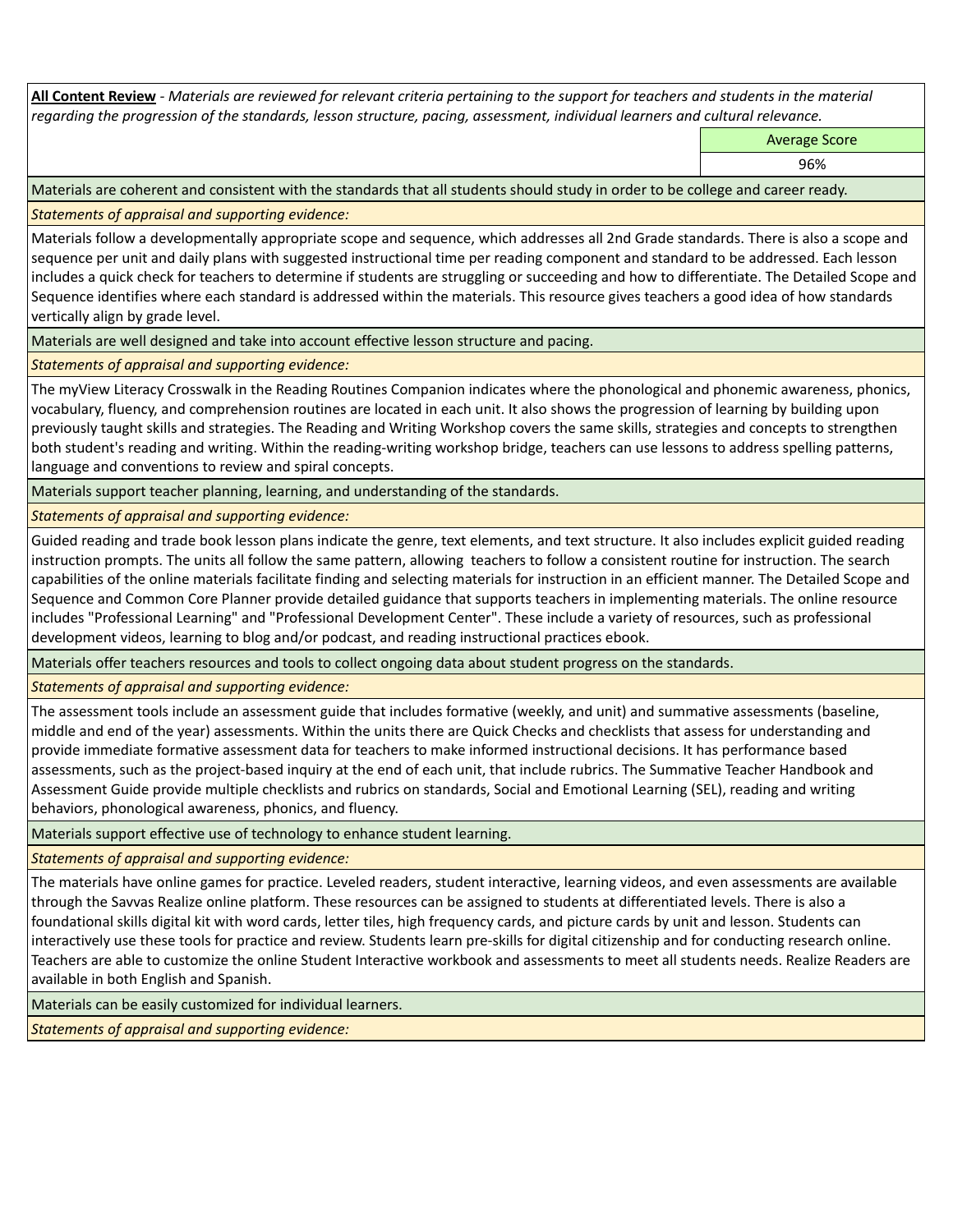The Student Interactive workbook and assessments are customizable by group and student. There are also professional development videos for teachers that address differentiating instruction for ELLs. The Teacher-Led Options provide small group, intervention activities, strategy group, conferring, leveled readers, and independent reading activities that can meet the needs of all students. myFocus Reader can be used to reteach the skills, strategies and/or concepts based on the Quick Check formative assessments. Teacher directions include clear objectives, scaffolded options for reading, and lesson plans for First Reading and Second Reading. The cross-curricular perspectives in social studies and science connect text to real life concepts.

Materials give all students extensive opportunities and support to explore key concepts.

## *Statements of appraisal and supporting evidence:*

In the section "Introduce and Immerse", teachers can find conferring support for ELLs at the emerging, developing, expanding, and bridging level. There is also ELL mini-lesson support. There is targeted support for ELLs to find main idea and details in stack books, and generate ideas via mind-mapping. Texts and other resources are available in Spanish and scaffold for ELLs are evident throughout the materials. The Student Interactive directs students back to their Close Reading notes to complete tasks with evidence from the text.

Materials take into account cultural perspectives.

*Statements of appraisal and supporting evidence:*

The realize readers are both in English and Spanish. Book Club books and leveled readers are varied, diverse, and provide a variety of cultural perspectives that are bias and stereotype free. The unit materials provide illustrations that represent different cultures and, within Writing Workshop, students are encouraged to bring their background knowledge and experiences to their writing products.

Materials include a culturally responsive lens.

*Statements of appraisal and supporting evidence:*

There are elements in the units where students discuss cultural perspectives and traditions. Teachers lead students through discussion that provide students with opportunities to share their personal and cultural opinions and views.